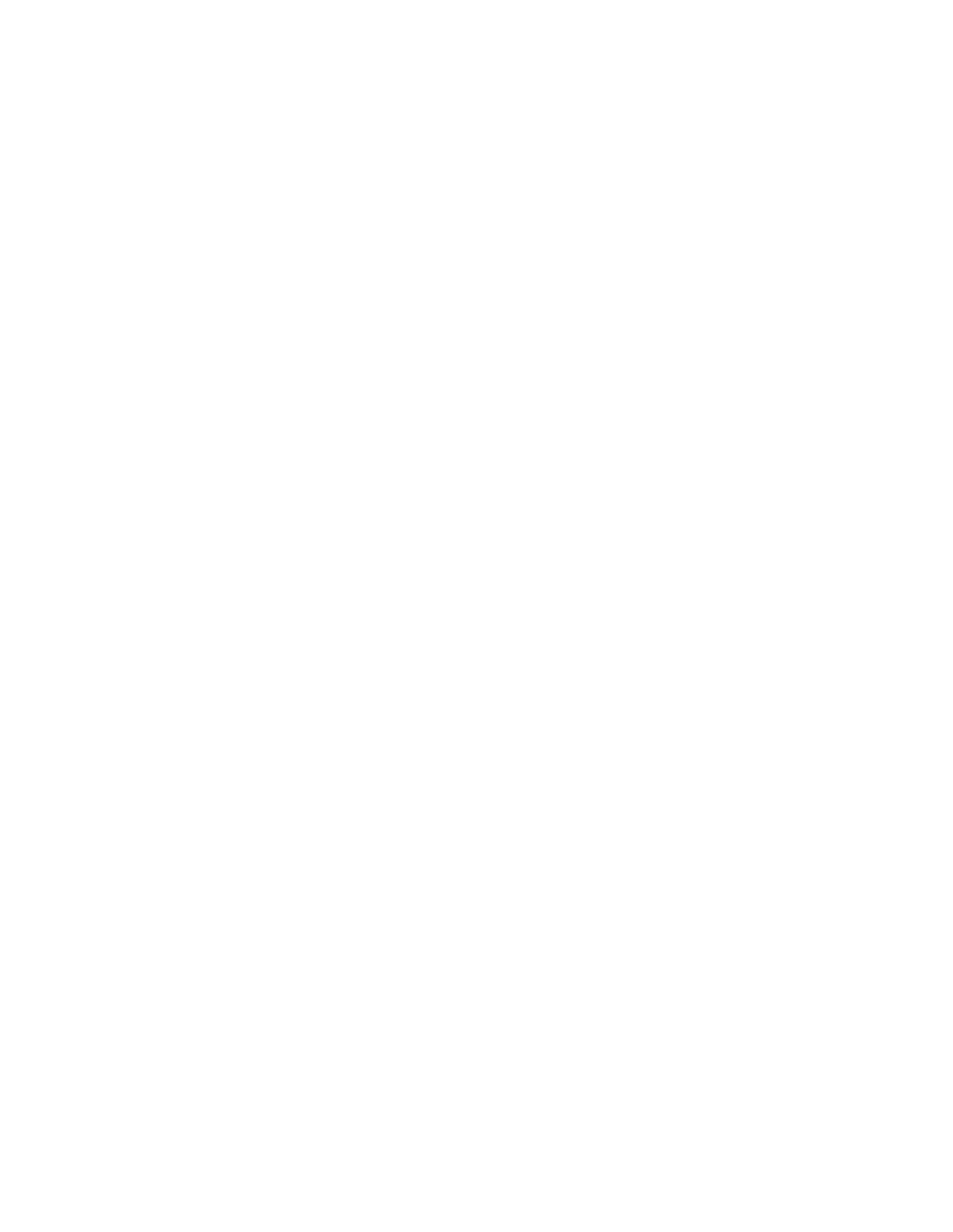### What is a literacy centre?

A literacy centre is an area of the classroom where a small group of students can do a set activity to practise literacy skills. Literacy centres allow teachers to work with small groups of students in guided reading and guided writing sessions. While teachers are working with these students, the rest of the students can work on independent or small-group activities at literacy centres set up around the classroom. The activities allow students to practise a variety of literacy skills on a regular basis. Literacy centres provide meaningful, interesting, and appropriately challenging literacy activities that promote the active engagement of all students in literacy learning.

Before students begin working at a literacy centre, teachers need to provide them with direct instruction about how to use the centre. Students should not be asked to work on new skills at the centre. For example, if students are expected to do a sorting activity at a literacy centre, they should have been taught how to do sorting activities previously, in a whole-class or small-group lesson.

### About this literacy centre

The five activities at this temporary literacy centre are connected to the video  $\bar{\Gamma}$ **b ᐊᑭᕋᓕᒃ ᖁᐱᕐᕈᐊᕐᔪᓂᒃ** (Meeka Versus the Germs). Each time students begin an activity at this centre, they should first watch the video. Students will watch the video five times because they will be completing five activities related to this video.

These activities will help students practise comprehension skills, build vocabulary, and review healthy living messages.

Students should complete one activity each time they visit this literacy centre. Since there are five activities at this literacy centre, this centre is designed for each student to visit at least five times. If students do not finish the activity at the literacy centre on their first visit, they can complete it the next time they visit the literacy centre.

The reproducible resources for each of the five activities are to be photocopied as one booklet for each student. Have students write their name on the cover when they first get their booklet.

Having the reproducible pages together in one booklet will allow students to easily refer back to previous activities they have completed for the same video.

The activities for this literacy centre are:

- **‹‹በንጣማንያን**<br>• **‹‹በ**ንግራተማንያልፈልግና (Stop the Germs!)
- **قط∧**י 2019ק• **ᐃᓕᓐᓂᐊᕐᕕᐊᕈᓯᑦᑎᓐᓂ**
- (Stopping Germs in Our Classroom)
- **ናሀለናንଏ፣ሩ "ህଏ૮▷∩º** (Design a Germ)
- **JUN<sup>c</sup> Δ<sup>ς</sup>Γυρ<sup>c</sup> (Washing Your Hands)** • **ᖁᐱᕐᕈᐊᕐᔪᖃᕈᓐᓇᐃᖅᑎᑦᑎᓂᕐᒧᑦ**
- **ᐊᑭᓐᓇᕐᒥᐅᑕᖅ** (Germ Stopper Poster)

### TEACHING TIP

The video *ib 4PSc<sup>b</sup>* **ᖁᐱᕐᕈᐊᕐᔪᓂᒃ** (Meeka Versus the Germs) can be found on the **Inuktut Titiqqiriniq media USB drive**. You will need one computer for each group of students to watch the video on. Or, you can share the computer with multiple groups of students depending on the resources you have in your classroom.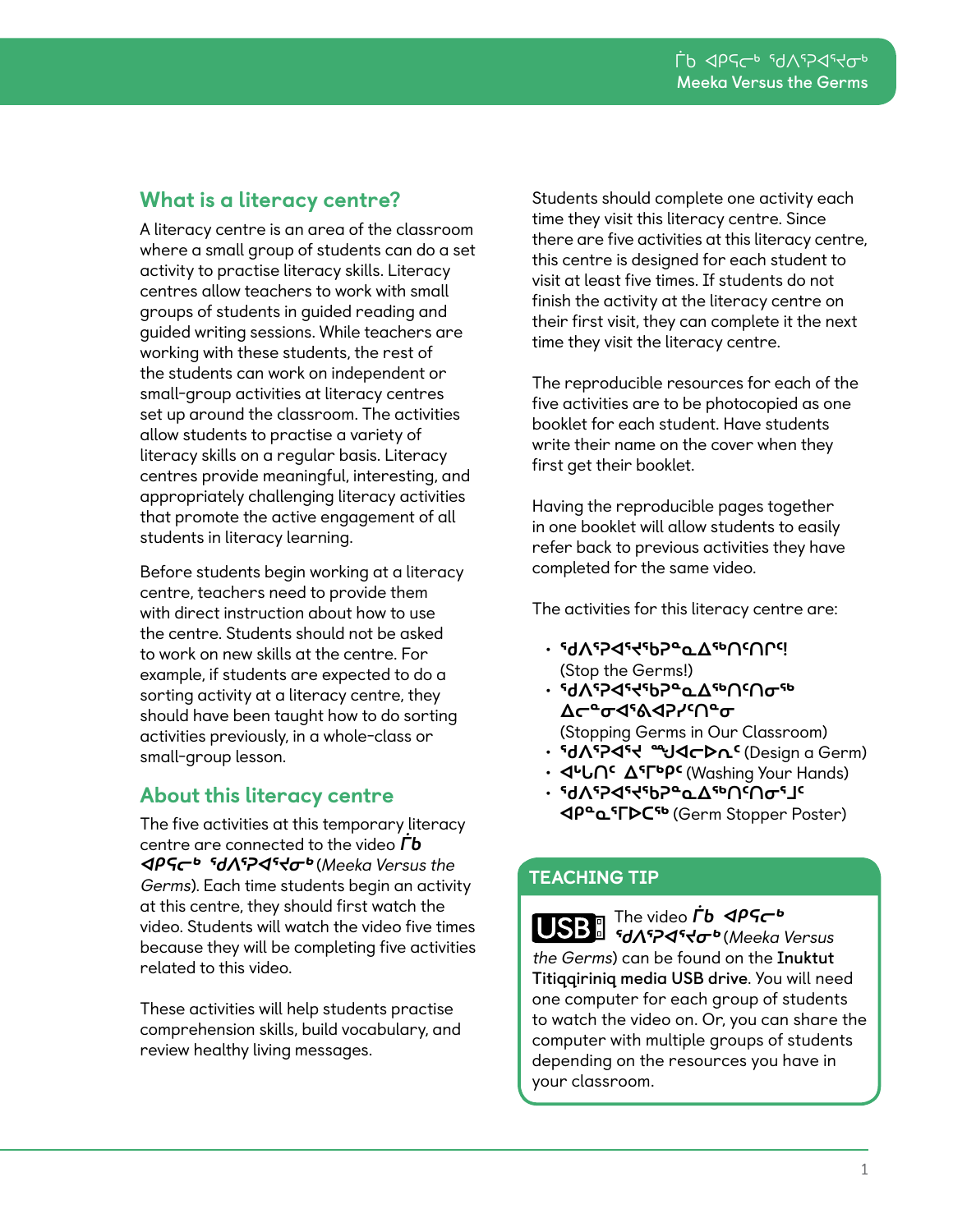### Preparing for the literacy centre

The video at this centre covers the topic of germ reduction. You may wish to watch the video as a whole class before having students complete the literacy centre activities independently. This will allow you to introduce the topic in a guided way, so students feel comfortable working with the topic independently at the literacy centre.

Before watching the video as a class, you can do the following:

- **•** Briefly describe to students what the video is about.
- **•** Have students share what they already know about the topic and what they would like to learn about the topic.
- **•** Have students make predictions about what might happen in the video.

Before dividing students into groups, explain each activity in this package. You can follow the steps that are included in this package for each activity. Give students a chance to ask questions if they do not understand the steps.

#### TEACHING TIP

Use the tracking sheet included in this package to keep track of which students have visited and completed each activity at this literacy centre.

After watching the video as a class, you can ask students to discuss the following questions:

- **•** What happened in the video?
- **•** How did the characters in the video behave? How did they feel? Why?
- **•** What lessons can we learn from the video?
- **•** Did you hear any words you had not heard before in the video?
- **•** Did you like the video? Why or why not?
- **•** Did the video remind you of any experiences you have had, other videos you have watched, or books you have read?

### After the literacy centre

After students have completed the literacy centre activities, you may wish to discuss the topic again with the whole class to allow students to talk about the literacy skills they practised and the healthy living messages they learned about.

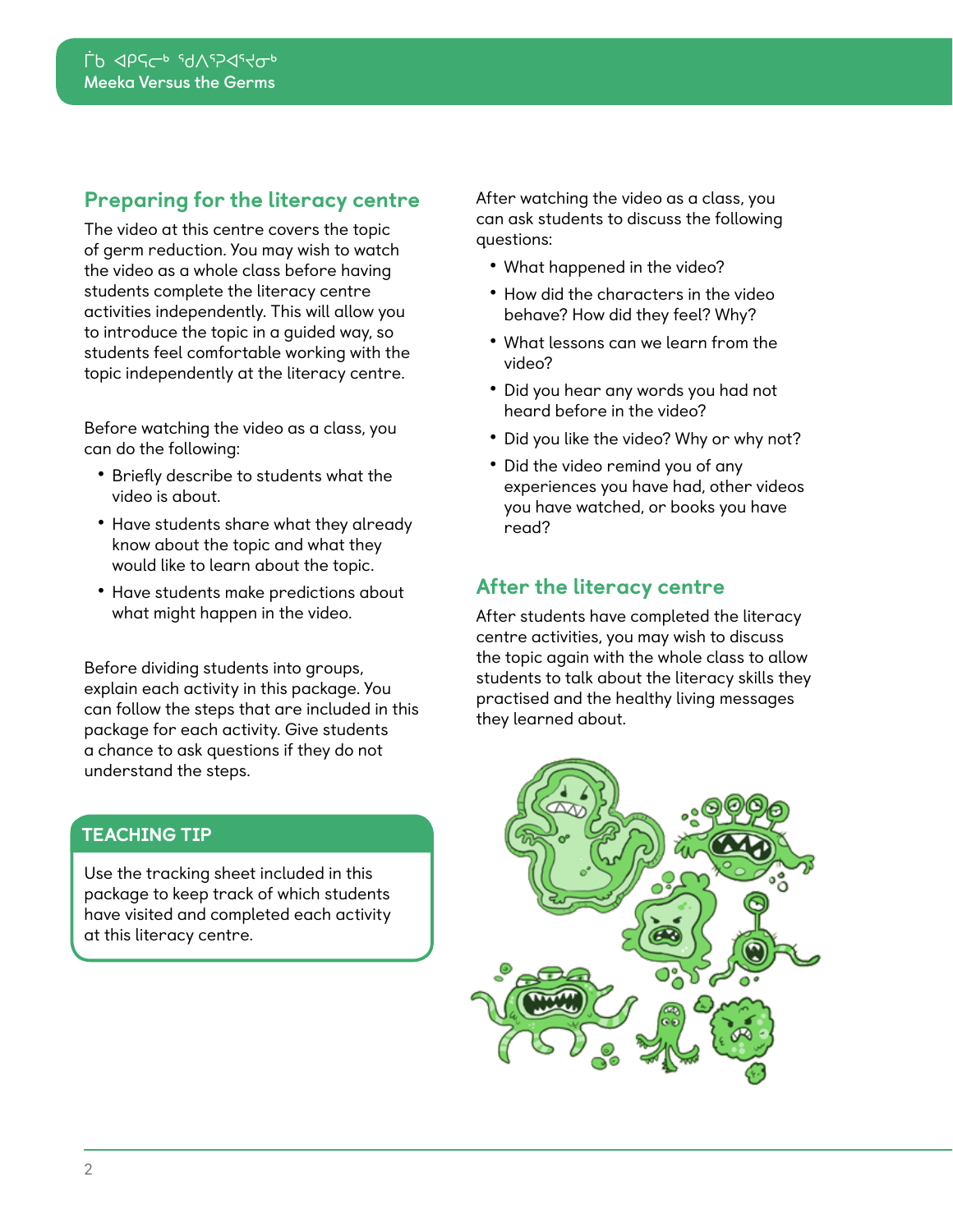### **ᒦᑲ ᐊᑭᕋᓕᒃ ᖁᐱᕐᕈᐊᕐᔪᓂᒃ**  (Meeka Versus the Germs)

### Purpose

Students respond to the video  $\dot{\mathsf{F}}$ **b** <a> **SUNEPASTO** (Meeka Versus the Germs) in order to understand how germs spread and to think about ways to stop them from spreading. Students will complete a variety of learning activities in response to the video.

### **Materials**

- **•** Video: **ᒦᑲ ᐊᑭᕋᓕᒃ ᖁᐱᕐᕈᐊᕐᔪᓂᒃ** (Meeka Versus the Germs)
- **•** Tablet or computer
- **•** Pencils and colouring utensils
- **•** Reproducibles booklet (one per student):
	- © **აყVაპმპმა** და სახანა დ
		- (Stop the Germs!)
	- ა **კე**ლადადადადა ადაბაა ა **ᐃᓕᓐᓂᐊᕐᕕᐊᕈᓯᑦᑎᓐᓂ** (Stopping Germs in Our Classroom)
	- O **SdASP<15 J<d>
	G<br />
	G<br />
	G<br />
	G<br />
	G<br />
	G<br />
	G<br />
	G<br />
	G<br />
	G<br />
	G<br />
	G<br />
	G<br />
	G<br />
	G<br />
	G<br />
	G<br />
	G<br />
	G<br />
	G<br />
	G<br />
	G<br />G<br />G<br />G<br />G<br />G**
	- **Ο ΦΡΙΠΟΣ ΔΕΓΡΟΣ (Washing Your Hands)**
	- ა **ჼᲫ⅄ჼ**℈⊄ჼϞჼႦ℈ჼႭ∆ჼႩႶჼႶႧჼႨჺჃႴჼႭჼႶႦႠჼ (Germ Stopper Poster)

### TEACHING TIP

Show students how to check off each activity on the cover page of their booklet as they complete the activity.

| <b>、‹৭V›১⊲‹ሩ</b> ‹ዖ๖֊ଫም›∪‹∪Ⴑ‹i         |  |
|----------------------------------------|--|
| აქ <i>ა</i> ~ის?^აბ⊿აზეჯაბა ბი         |  |
| しいけんじゃしょうしい                            |  |
| < της Δειρια                           |  |
| ჼႻჄჇჃჅჃჼႽჼႴჀჀჀႧჼႨ<br><b>APA SEDCSB</b> |  |

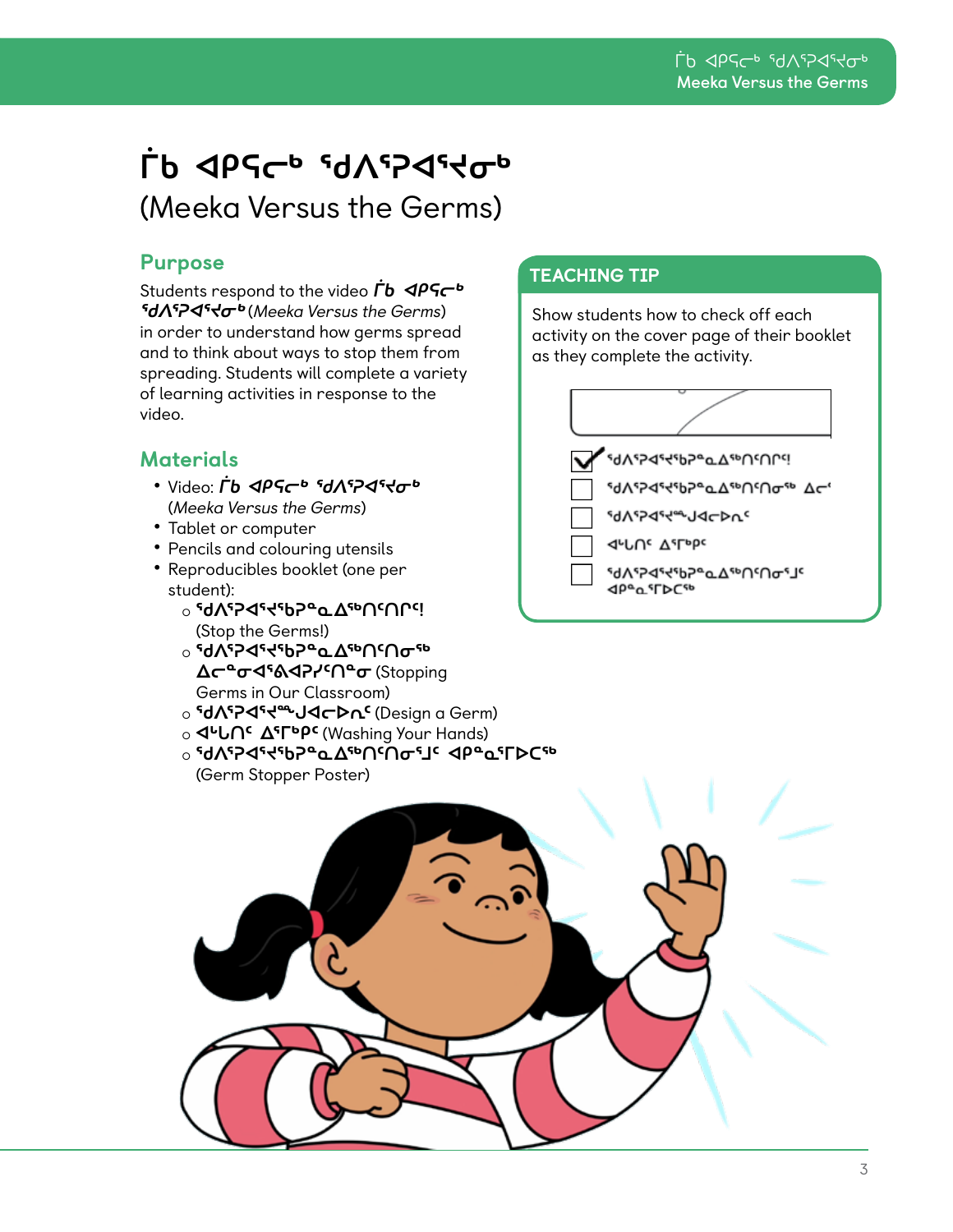### **Instructions**

Students can complete these activities in any order. You can read these instructions to students before they begin working on the activities.

#### **ᖁᐱᕐᕈᐊᕐᔪᖃᕈᓐᓇᐃᖅᑎᑦᑎᒋᑦ!**

#### **(Stop the Germs!)**

Drawing and writing

- 1. Watch the video *ib <1PS* **SdASP4S+dra** (Meeka Versus the Germs) on the tablet or computer.
- 2. Read the sentence below Step 1 on the **SUC COLLOC CONTROLS TO COLLOC** the Germs!) worksheet: "Germs are spreading in Meeka's classroom!" Then, draw a picture about the sentence.
- 3. On the next page, draw a picture about how Meeka can stop the germs from spreading in her classroom. Write a sentence about your picture.
- 4. Colour in your pictures.

### **ჼᲫ⅄ჼ**₧Ⴗ<del>Ⴧ</del>ჼ

**ᐃᓕᓐᓂᐊᕐᕕᐊᕈᓯᑦᑎᓐᓂ (Stopping Germs in Our Classroom)** Drawing and writing

- 1. Watch the video  $rb$  **4PS** $c$ **<sup>b</sup> SdASP4STO** (Meeka Versus the Germs) on the tablet or computer.
- 2. On the **SdASP4SSPeaASPNSM**  $\Delta$ <sup>- •</sup>σ<46<br /> **Δ<br />
<del>Δ<br />
6<br />
19<br />
19<br />
19<br />
19<br />
19<br />
19<br />
19<br />
19<br />
19<br />
19<br />
19<br />
19<br />
19<br />
19<br />
19<br />
19<br />
19<br />
19<br />
19<br />
19<b**</del> in Our Classroom) worksheet, answer the question about one way to stop germs from spreading.
- 3. Draw a picture about your sentence.
- 4. Colour in your picture.

### **ᖁᐱᕐᕈᐊᕐᔪᖖᒍᐊᓕᐅᕆᑦ (Design a Germ)**

Drawing and writing

- 1. Watch the video *ib <>>>* **SdASP4S+dra** (Meeka Versus the Germs) on the tablet or computer.
- 2. Invent a new germ. On the **ᖁᐱᕐᕈᐊᕐᔪᖖᒍᐊᓕᐅᕆᑦ** (Design a Germ) worksheet, write the name of this new germ.
- 3. Draw a picture of the germ.
- 4. Write a sentence about the germ.
- 5. Colour in your picture.

#### **ᐊᒡᒐᑎᑦ ᐃᕐᒥᒃᑭᑦ (Washing Your Hands)**

Sequencing

- 1. Watch the video *ib <1PS* **SdASP4STob** (Meeka Versus the Germs) on the tablet or computer.
- 2. Cut out the hand-washing pictures from the **J<sup>L</sup>U<sup>C</sup> ASTOPS: JL-OSTOPS** (Washing Your Hands: Cut-Outs) worksheet.
- 3. In the boxes on the **J<sub>'</sub>U∩<sup>c</sup> Δ'<sup>Γ</sup>'**P<sup>c</sup> (Washing Your Hands) worksheet, glue the pictures in the order for how you properly wash your hands.
- 4. Underneath each box, write the word or phrase from the word list that matches the picture.
- 5. Colour in the pictures.

### TEACHING TIP

If students finish an activity early, they can colour in the cover of their booklet.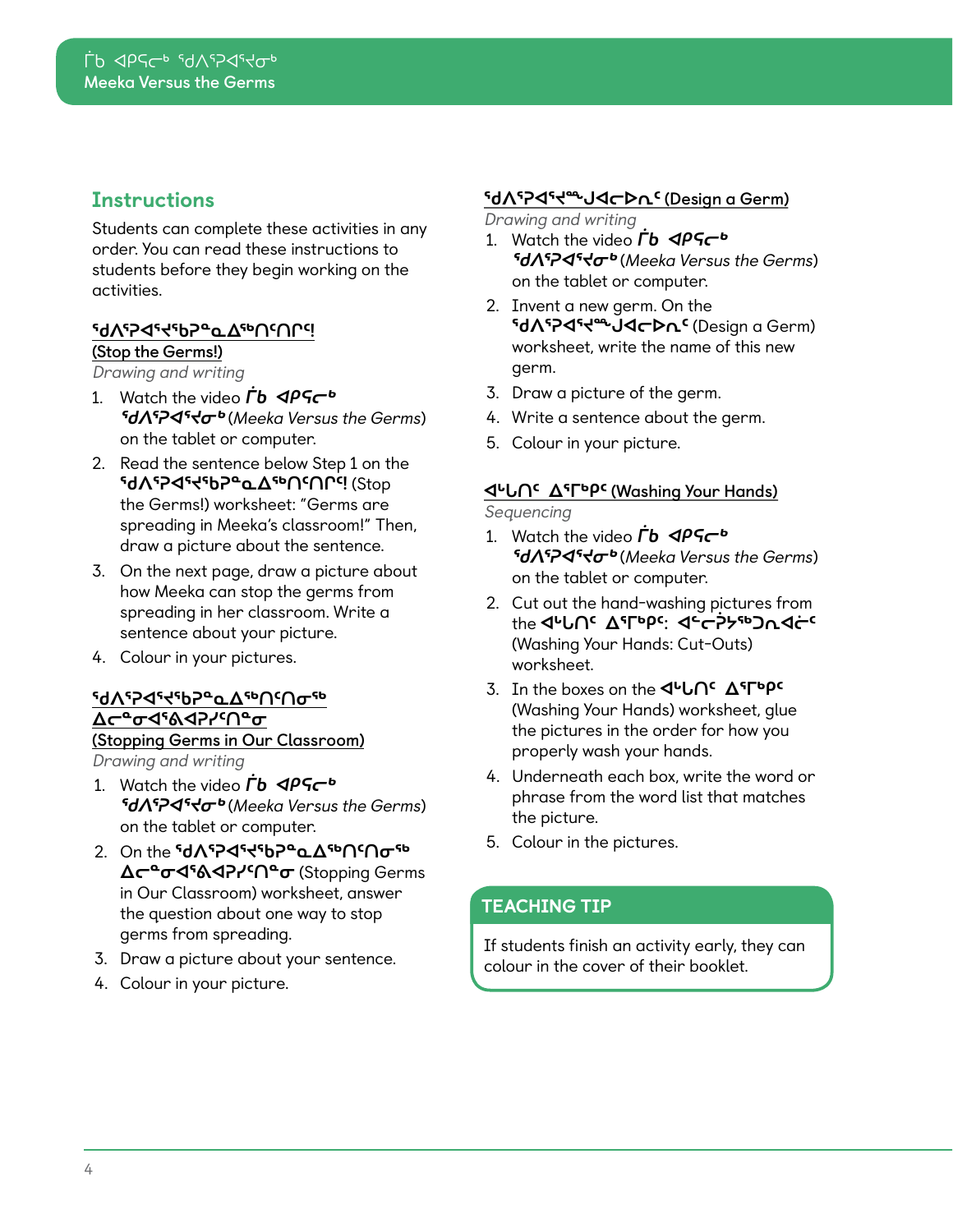#### **ᖁᐱᕐᕈᐊᕐᔪᖃᕈᓐᓇᐃᖅᑎᑦᑎᓂᕐᒧᑦ ᐊᑭᓐᓇᕐᒥᐅᑕᖅ (Germ Stopper Poster)**

Drawing and writing

- 1. Watch the video *ib*  $\triangleleft P \triangleleft C^b$ **SdASP4S+dob** (Meeka Versus the Germs) on the tablet or computer.
- 2. On the **SdASP4SSPeadspMSOF15 ᐊᑭᓐᓇᕐᒥᐅᑕᖅ** (Germ Stopper Poster) worksheet, draw a picture that will show your classmates how to stop germs from spreading.
- 3. Colour in your picture.
- 4. Cut out the poster so it can be displayed in your classroom.

#### TEACHING TIP

Display the **SdASP4S+50PadShAShOSHIG ᐊᑭᓐᓇᕐᒥᐅᑕᖅ** (Germ Stopper Posters) in the classroom or in common areas in your school, such as near bathrooms or water fountains. This will help students remember different ways to stop germs from spreading.



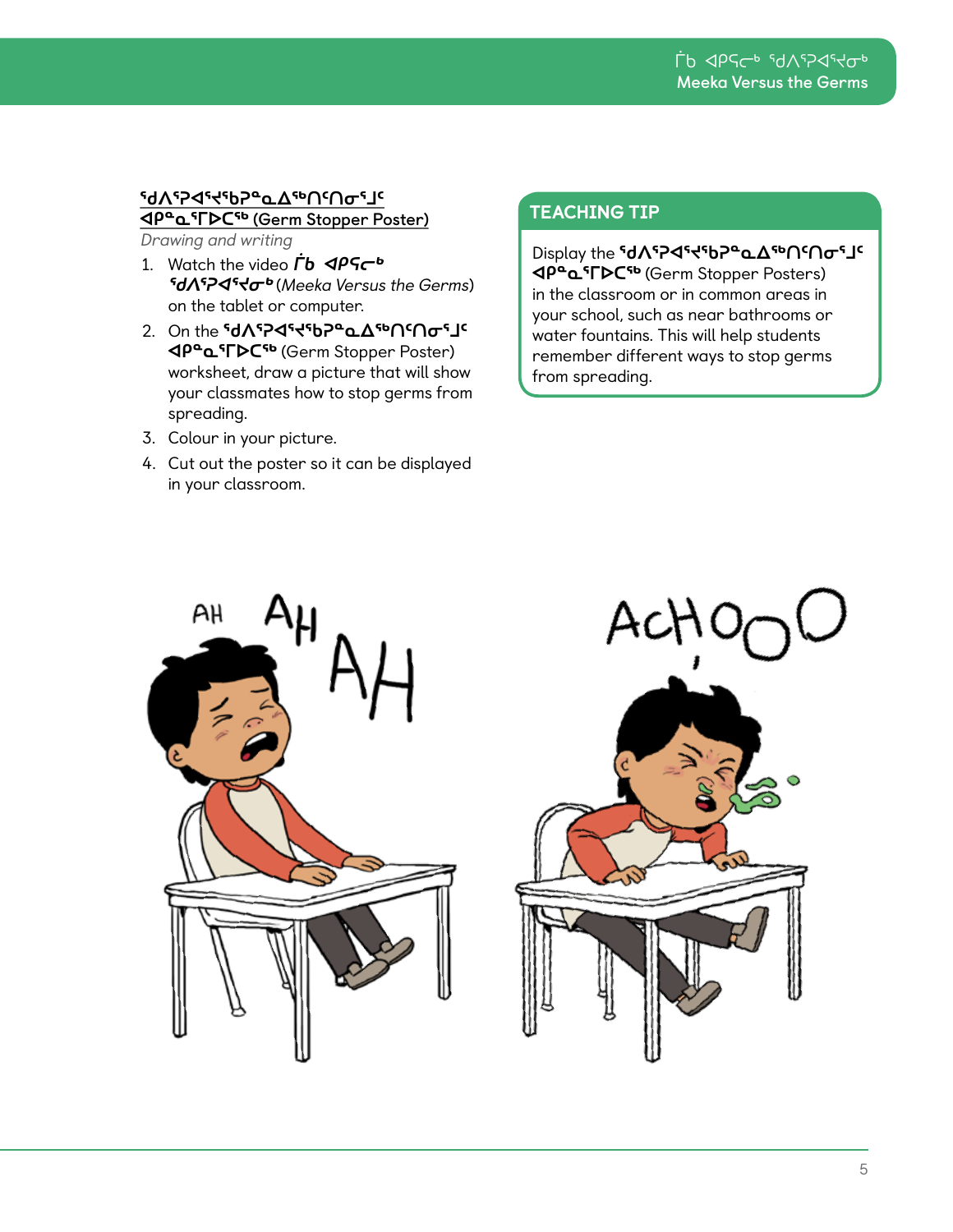| <b>in Execution</b><br>And Principles of the Class of the Class of the Class of the Class of the Class of the Class of the Class of the Class of the Class of the Class of the Class of the Class of the Class of the Class of the Cla<br><b>Tracking Sheet for Teachers</b><br><b>Syron Boom Marie 1876</b><br><b>BYDRAKKBOARD</b><br><b><i>Γ΄ ΑΡςς ΜΑΡΑ ΤΟ ΤΟ Α΄ Κ</i></b><br>(Sem <sub>m Stoppen Poster)</sub><br>(MEEKA VERSUS THE GERMS)<br>Moshing Your Honds)<br>(Design o Germy<br><b>ALCONS</b> A There |  |  |  |  |  |  |  |  |
|------------------------------------------------------------------------------------------------------------------------------------------------------------------------------------------------------------------------------------------------------------------------------------------------------------------------------------------------------------------------------------------------------------------------------------------------------------------------------------------------------------------|--|--|--|--|--|--|--|--|
| <b>Student Names</b>                                                                                                                                                                                                                                                                                                                                                                                                                                                                                             |  |  |  |  |  |  |  |  |
|                                                                                                                                                                                                                                                                                                                                                                                                                                                                                                                  |  |  |  |  |  |  |  |  |
|                                                                                                                                                                                                                                                                                                                                                                                                                                                                                                                  |  |  |  |  |  |  |  |  |
|                                                                                                                                                                                                                                                                                                                                                                                                                                                                                                                  |  |  |  |  |  |  |  |  |
|                                                                                                                                                                                                                                                                                                                                                                                                                                                                                                                  |  |  |  |  |  |  |  |  |
|                                                                                                                                                                                                                                                                                                                                                                                                                                                                                                                  |  |  |  |  |  |  |  |  |
|                                                                                                                                                                                                                                                                                                                                                                                                                                                                                                                  |  |  |  |  |  |  |  |  |
|                                                                                                                                                                                                                                                                                                                                                                                                                                                                                                                  |  |  |  |  |  |  |  |  |
|                                                                                                                                                                                                                                                                                                                                                                                                                                                                                                                  |  |  |  |  |  |  |  |  |
|                                                                                                                                                                                                                                                                                                                                                                                                                                                                                                                  |  |  |  |  |  |  |  |  |
|                                                                                                                                                                                                                                                                                                                                                                                                                                                                                                                  |  |  |  |  |  |  |  |  |
|                                                                                                                                                                                                                                                                                                                                                                                                                                                                                                                  |  |  |  |  |  |  |  |  |
|                                                                                                                                                                                                                                                                                                                                                                                                                                                                                                                  |  |  |  |  |  |  |  |  |
|                                                                                                                                                                                                                                                                                                                                                                                                                                                                                                                  |  |  |  |  |  |  |  |  |
|                                                                                                                                                                                                                                                                                                                                                                                                                                                                                                                  |  |  |  |  |  |  |  |  |
|                                                                                                                                                                                                                                                                                                                                                                                                                                                                                                                  |  |  |  |  |  |  |  |  |
|                                                                                                                                                                                                                                                                                                                                                                                                                                                                                                                  |  |  |  |  |  |  |  |  |
|                                                                                                                                                                                                                                                                                                                                                                                                                                                                                                                  |  |  |  |  |  |  |  |  |
|                                                                                                                                                                                                                                                                                                                                                                                                                                                                                                                  |  |  |  |  |  |  |  |  |
|                                                                                                                                                                                                                                                                                                                                                                                                                                                                                                                  |  |  |  |  |  |  |  |  |
|                                                                                                                                                                                                                                                                                                                                                                                                                                                                                                                  |  |  |  |  |  |  |  |  |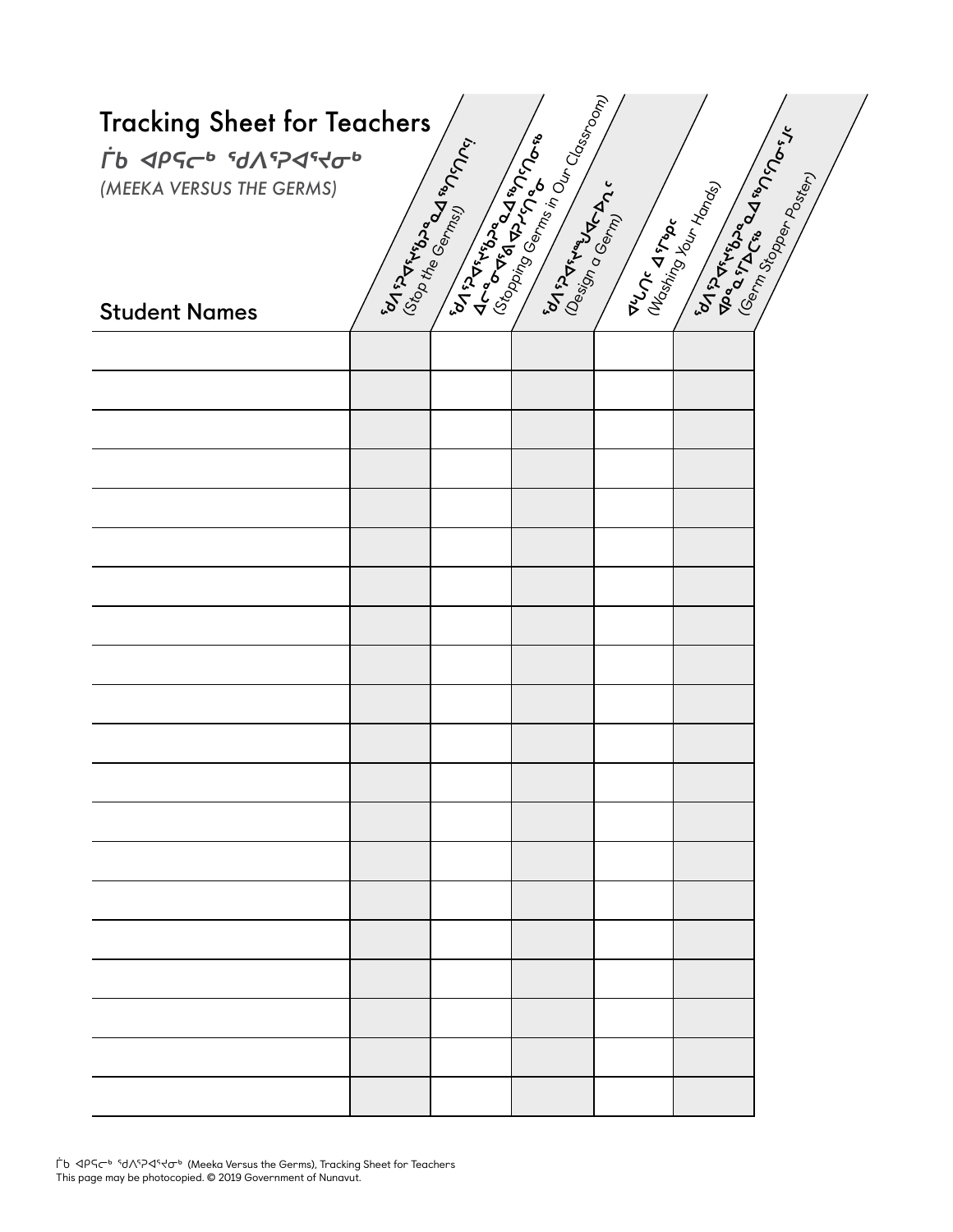

**.9VcSde4ab5e** 74sVP4



# LP <br />
4b<br />
40<br />
40<br />
40<br />
40<br />
40<br />
40<br />
40<br />
40<br />
40<br />
40<br />
40<br />
40<br />
40<br />
40<br />
40<br />
40<br />
40<br />
40<br />
40<br />
40<br />
40<br />
40<br />
40<br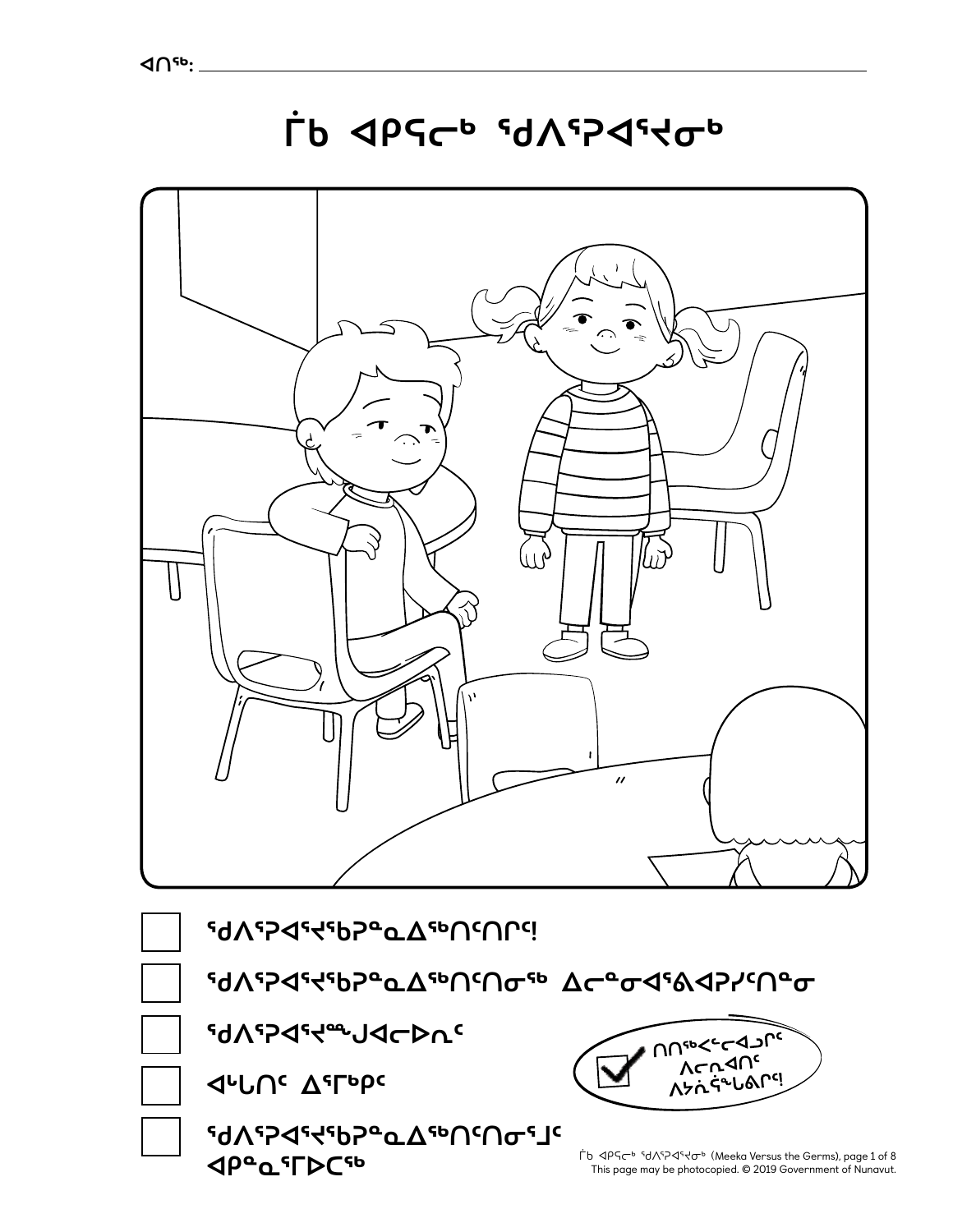# **ᖁᐱᕐᕈᐊᕐᔪᖃᕈᓐᓇᐃᖅᑎᑦᑎᒋᑦ!**

**1. ᐅᖃᓕᒫᕈᒃ ᐅᖃᐅᓯᑯᑖᒃ ᐊᑖᓃᑦᑐᖅ. ᑎᑎᕋᐅᔭᕆᑦ ᐅᖃᐅᓯᑰᑖᑉ ᒥᒃᓵᓅᖓᔪᒥᒃ.**

**ᖁᐱᕐᕈᐊᕐᔪᑦ ᐊᒥᓱᙳᖅᐸᓪᓕᐊᑐᐃᓐᓇᕐᒪᑕ ᒦᑲᐅᑉ ᐃᓕᓐᓂᐊᕐᕕᐊᕈᓯᐊᓂ!**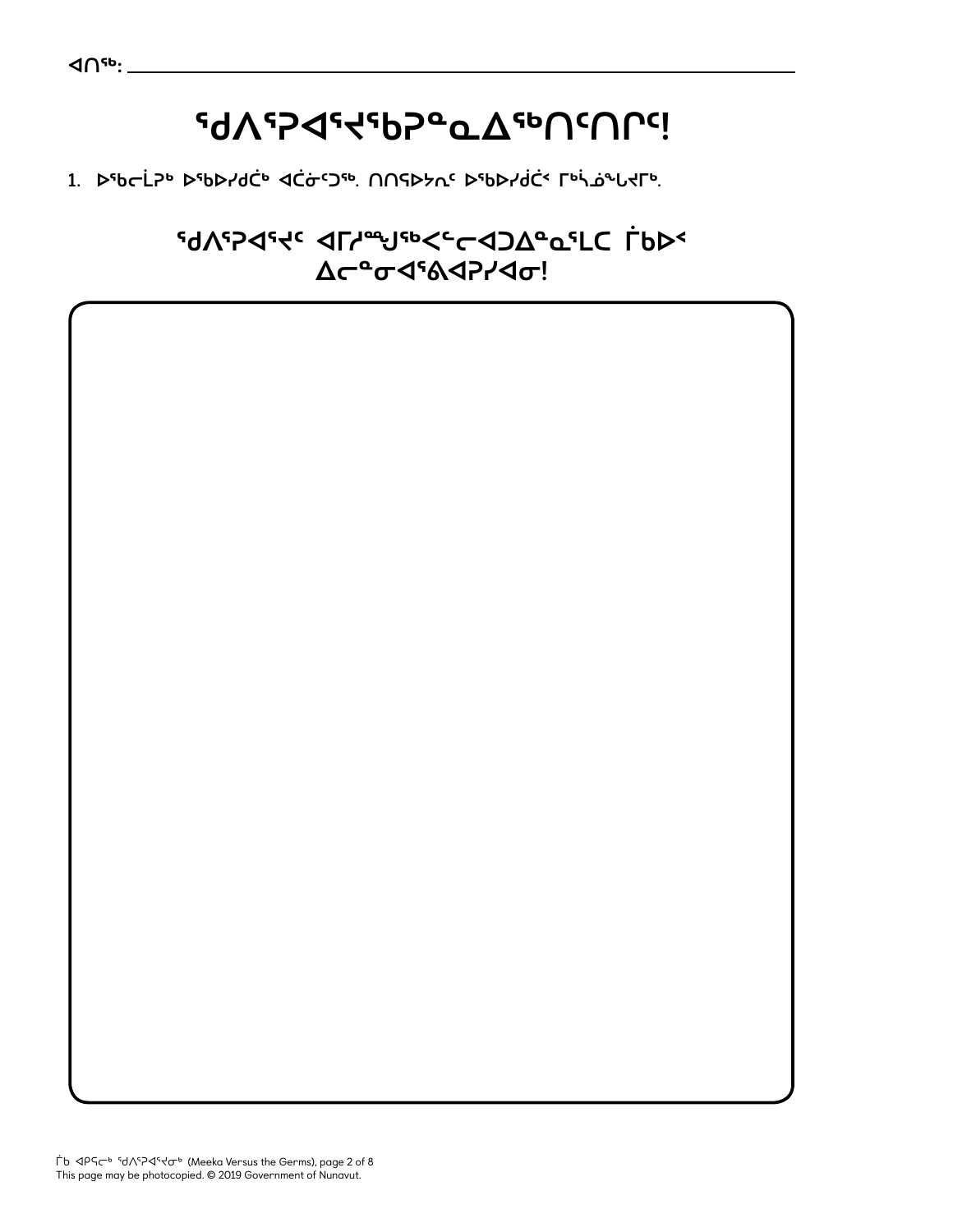# **ᖁᐱᕐᕈᐊᕐᔪᖃᕈᓐᓇᐃᖅᑎᑦᑎᒋᑦ!**

2. ∩∩ናϷ**ኦ**ռ٬ قلم ڨ ሰ የተለየንፈየተየኮያሚልየ በናበተዋልና አይነል ልተዋልፈንሥሁው **ᐊᔾᔨᙳᐊᖅ ᑎᑎᕋᐅᓯᕆᓕᕐᓗᒍᒃ ᐅᖃᐅᓯᑯᑖᓕᐅᕐᓗᑎᑦ.** 

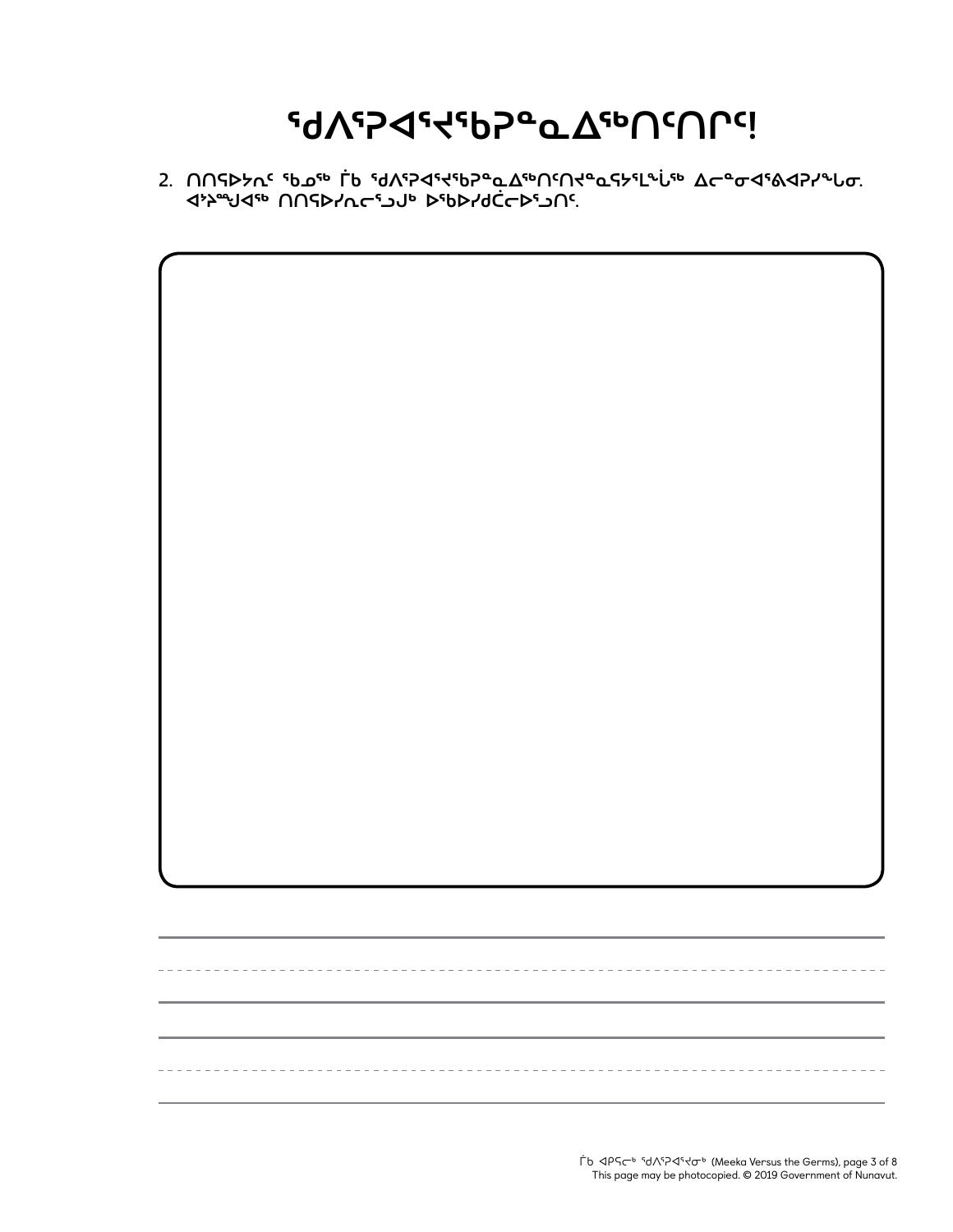2. ∩∩ናÞኦռ٬ قصر למיז *קילי*פים במייחירים נוליוסים ברים קליאקיים.

**1. ᐅᖃᐅᓯᖃᕆᑦ ᖃᓄᖅ ᖁᐱᕐᕈᐊᕐᔪᖃᕈᓐᓇᐃᖅᑎᑦᑎᔪᓐᓇᕐᒪᖔᖅᐱᑦ ᐃᓕᓐᓂᐊᕐᕕᐊᕈᓯᕐᓂᒃ?**

# **‹მ**WP4PAº QAPO٬ **ᐃᓕᓐᓂᐊᕐᕕᐊᕈᓯᑦᑎᓐᓂ**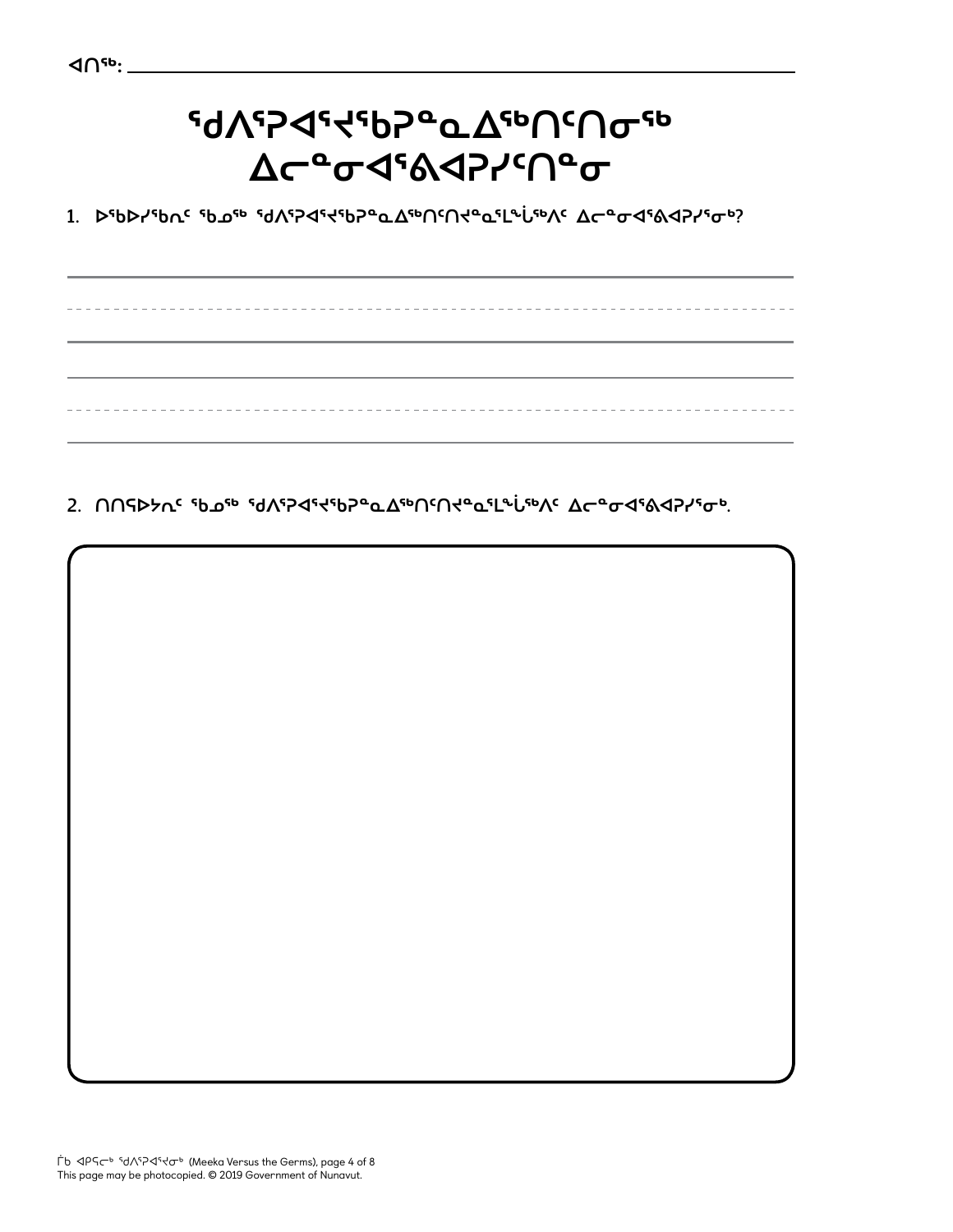# **ᖁᐱᕐᕈᐊᕐᔪᖖᒍᐊᓕᐅᕆᑦ**

**1. ᖁᐱᕐᕈᐊᕐᔪᖖᒍᐊᓕᐅᕆᑦ ᓄᑖᒥᒃ. ᖃᓄᖅ ᖁᐱᕐᕈᐊᕐᔪᖖᒍᐊᖅ ᐊᑎᖃᖅᐸ?**

**2. ᑎᑎᕋᐅᔭᕆᑦ ᖁᐱᕐᕈᐊᕐᔪᖖᒍᐊᕐᒥᒃ.**



3. DEDPYdCCDn<sup>c</sup> SUNSPASSED JAS FOLLO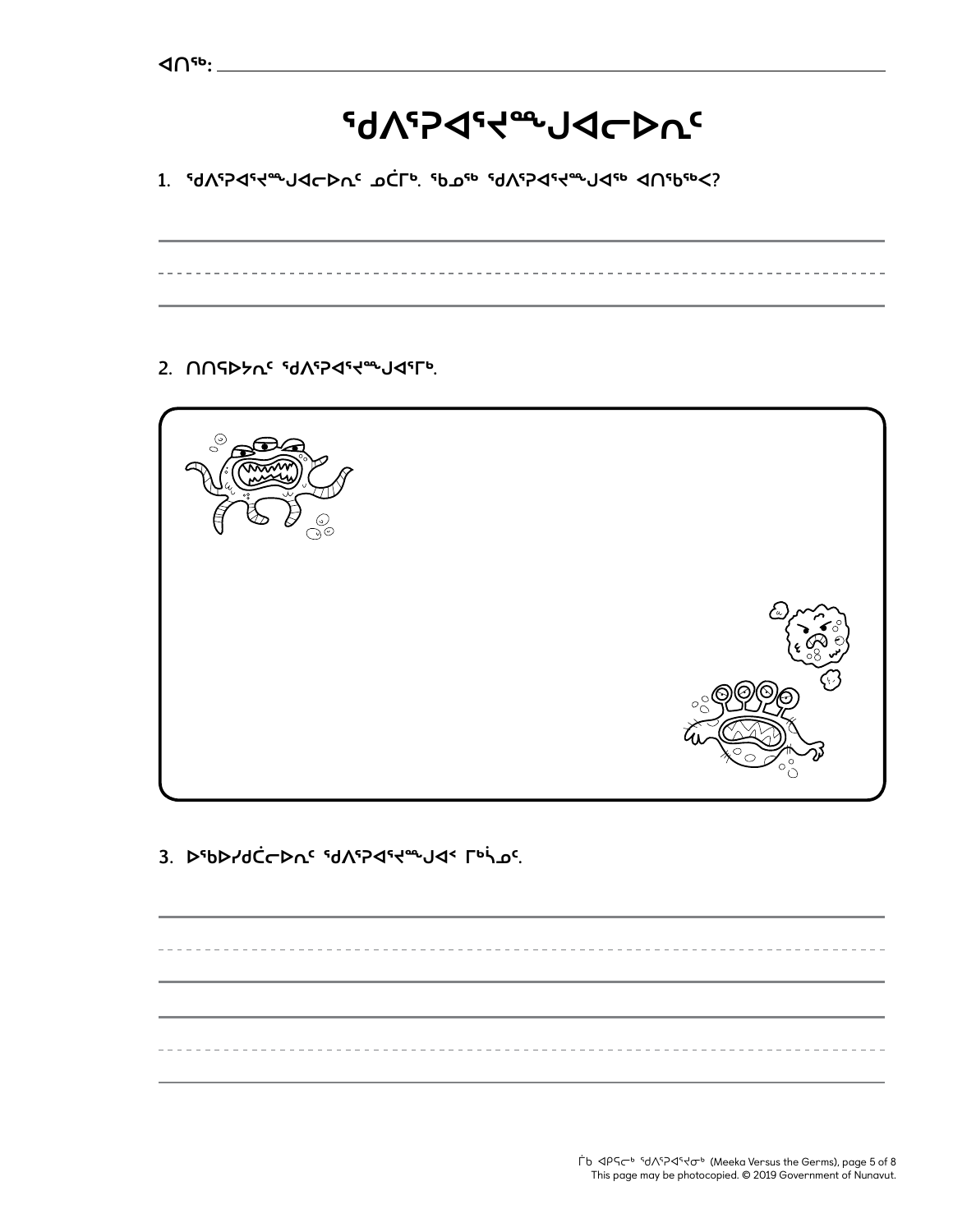

 **ᐊᓪᓕᕉᔭᖅᑐᒃᑭᑦ ᑎᑎᕋᐅᔭᖅᓯᒪᔪᑦ ᒪᒃᐱᒐᕐᒥᑦ 7-ᒥᒃ. ᓂᐱᑎᒃᑭᑦ ᐃᓂᖏᓐᓄᑦ ᐱᕙᓪᓕᐊᓂᖏᑦ**  ∠←בי∟רי סלטי ִ 4 שלייך שלאף לאפיר באשיר באיר האיר האיר איר לא **ᓯᒃᑭᑦᑕᕐᓄᑦ ᑎᑎᕋᐅᔭᖅᓯᒪᔪᓄᑦ ᑎᑎᕋᕐᓗᑎᓪᓗ ᐊᑖᒍᑦ.** 

# **ᐊᒡᒐᑎᑦ ᐃᕐᒥᒃᑭᑦ**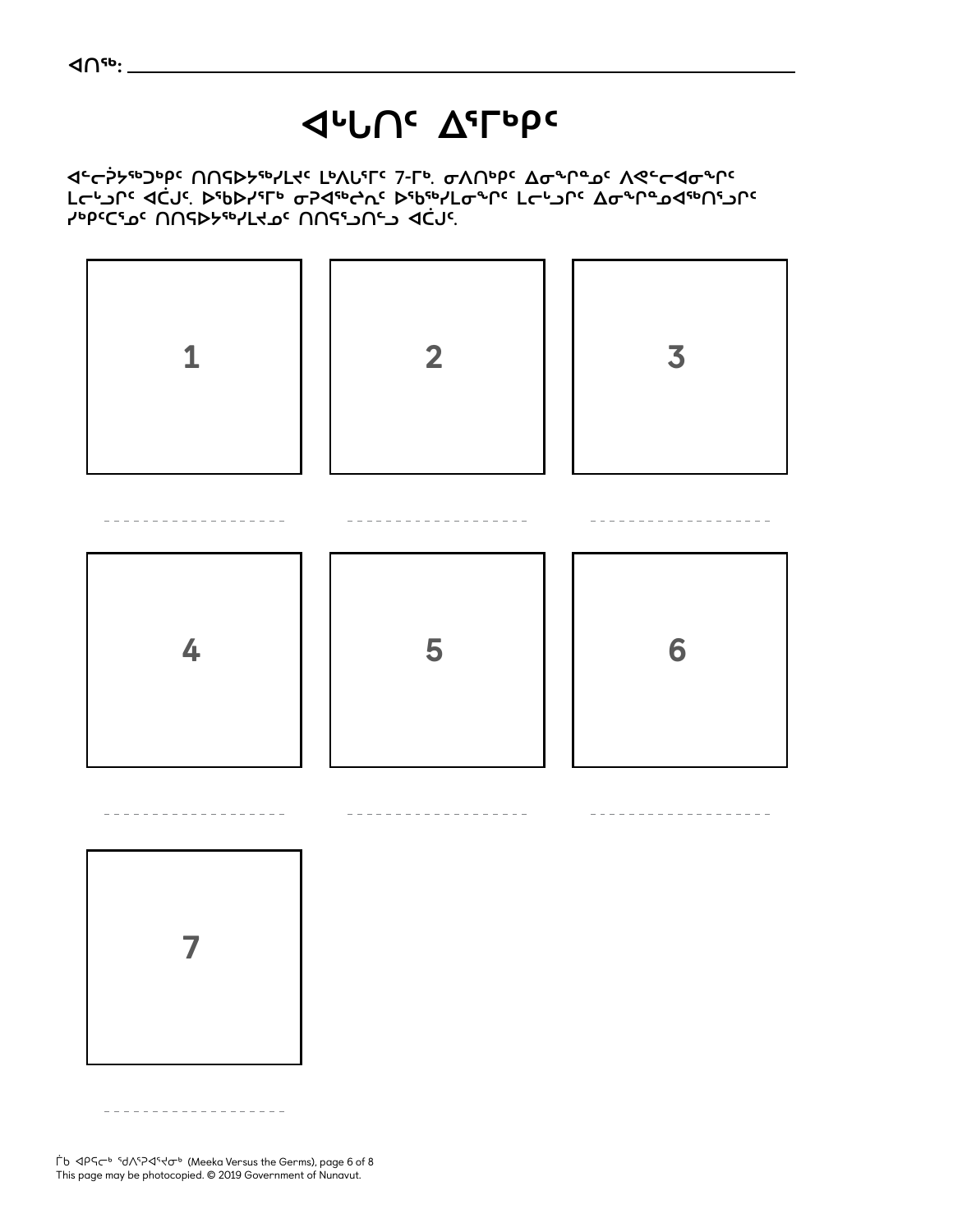

ᒦᑲ ᐊᑭᕋᓕᒃ ᖁᐱᕐᕈᐊᕐᔪᓂᒃ (Meeka Versus the Germs), page 7 of 8 This page may be photocopied. © 2019 Government of Nunavut.

# **JUU A CONUID: 4-CONUID:**

**ᐸᓂᖅᑐᖅ ᐃᕐᕈᖅᑐᐃᒋᑦ ᖃᐅᓯᖅᑐᖅ ᐊᒃᓴᓕᒡᓗᒍ**

**ᓱᑲᓪᓗᒋᑦ ᑯᕕᔪᓐᓃᖅᑎᓪᓗᒋᑦ ᐃᕐᒥᐅᑦ ᐃᕆᑉᐸᒃᓴᐃᒋᑦ**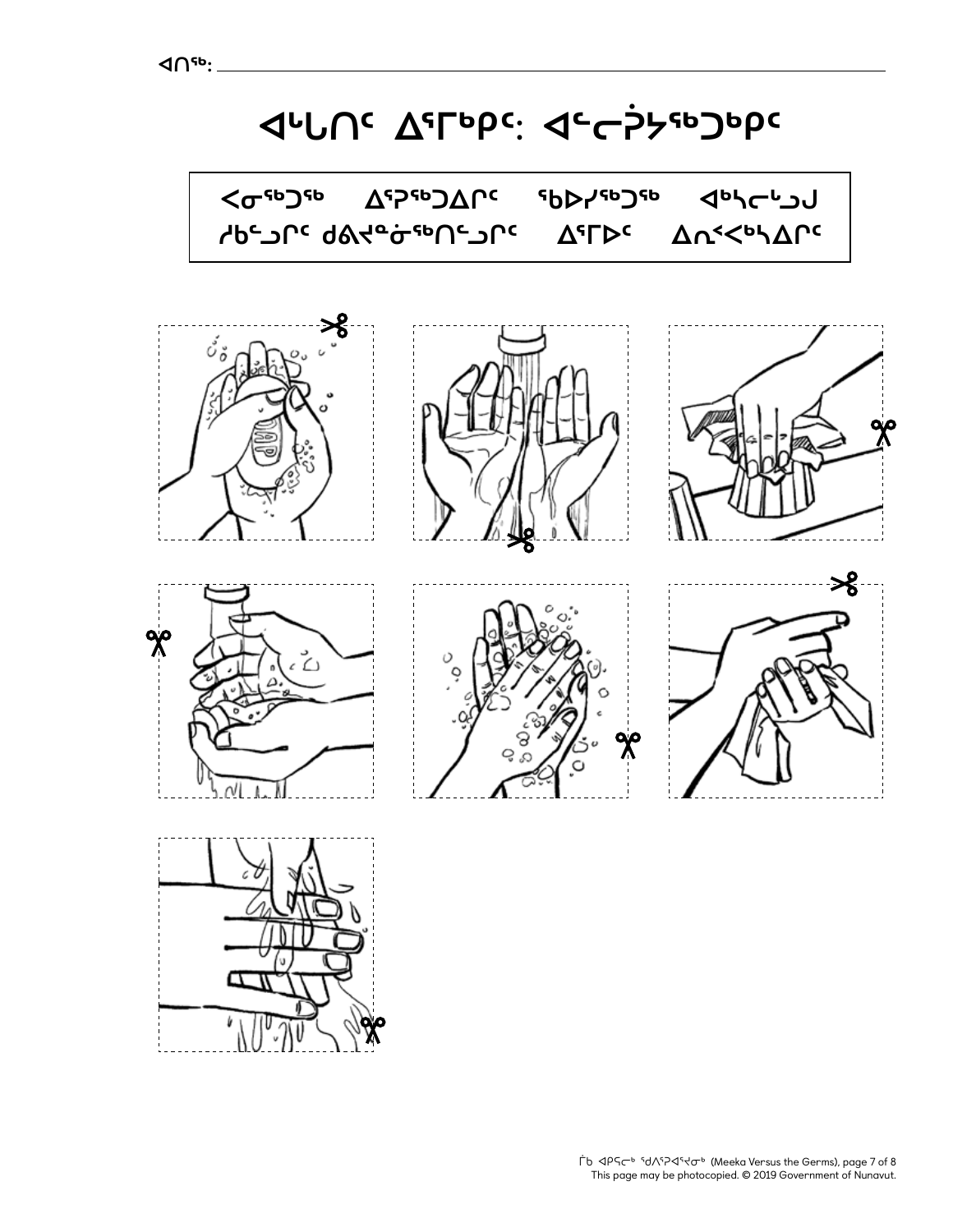# **'d/\}Q'{\'b}<sup>o</sup>QA'v^IC\O'J' <br/>QP^Q'TDC'b**

1. በበናÞኦሲ<sup>ና</sup> ∢⊀ሲჼ<sup>ϧ</sup>/Δ౨በ<sup>ϲ</sup> Δϲ<sup>ҩ</sup>σ∢ჼჼበσჼ ჼႻለჼዖኆჼ⊀ჼႦዖჼႭΔჼჼႶჼႶႭ/ჼႰσჼ୮ჼ.

 $\bigotimes_{\left(\begin{matrix}a\\b\end{matrix}\right)}$  $\text{SPQGCSB} \xrightarrow{\text{SPQ}} \text{SPB} \xrightarrow{\text{SPQ}} \text{SPB} \xrightarrow{\text{SPQ}} \text{SPB} \xrightarrow{\text{SPQ}} \text{SPB} \xrightarrow{\text{SPQ}} \text{SPB} \xrightarrow{\text{SPQ}} \text{SPB} \xrightarrow{\text{SPQ}} \text{SPB} \xrightarrow{\text{SPQ}} \text{SPB} \xrightarrow{\text{SPQ}} \text{SPB} \xrightarrow{\text{SPQ}} \text{SPB} \xrightarrow{\text{SPQ}} \text{SPB} \xrightarrow{\text{SPQ}} \text{SPB} \xrightarrow{\text{SPQ}} \text{SPB} \xrightarrow{\text{SPQ}} \text{SPB} \$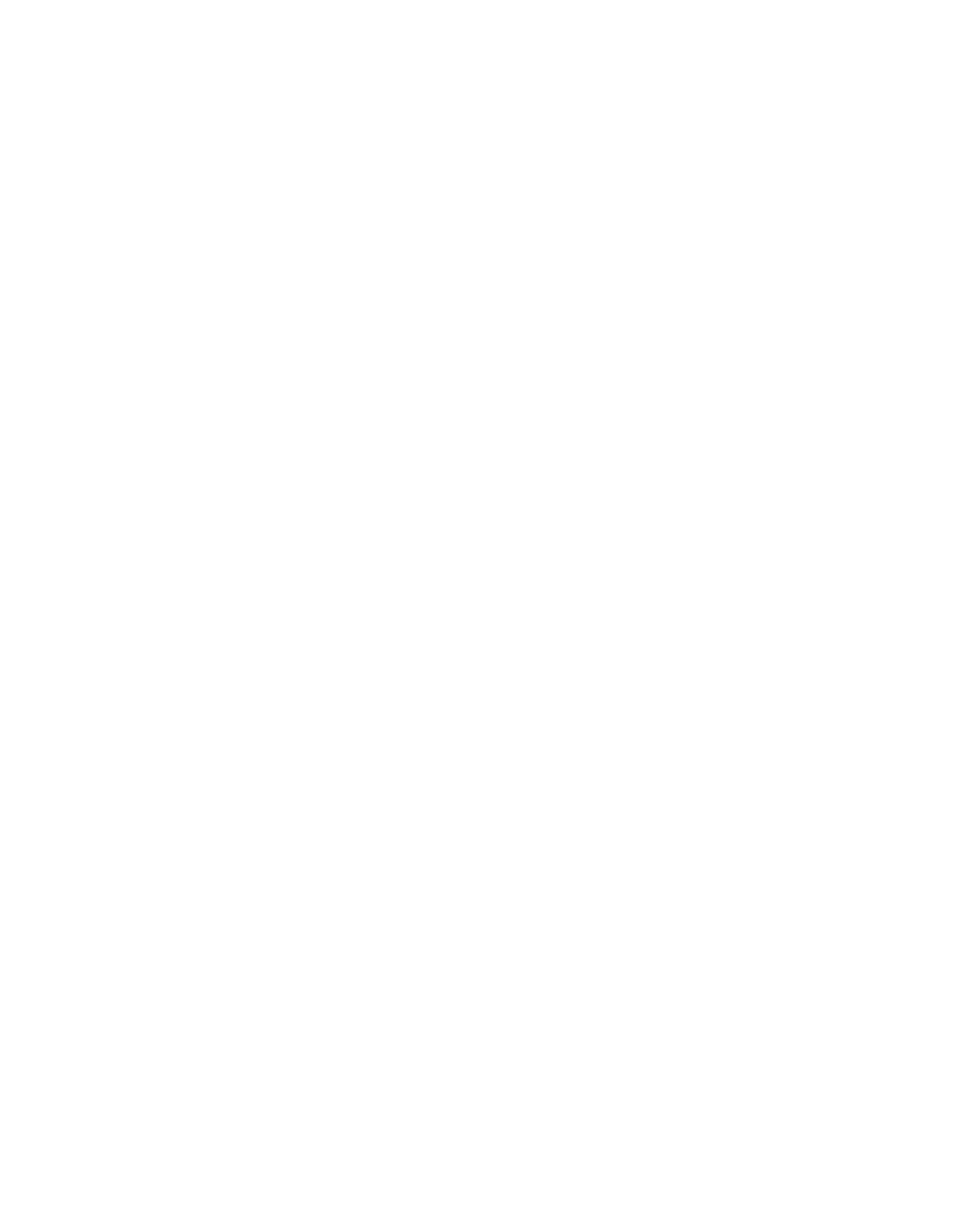### **Meeka Versus the Germs**



Stop the Germs!

**Stopping Germs in Our Classroom** 

Design a Germ

**Washing Your Hands** 

**Germ Stopper Poster** 

Check off each activity when you have finished it!

ᒦᑲ ᐊᑭᕋᓕᒃ ᖁᐱᕐᕈᐊᕐᔪᓂᒃ (Meeka Versus the Germs), page 1 of 8 This page may be photocopied. © 2019 Government of Nunavut.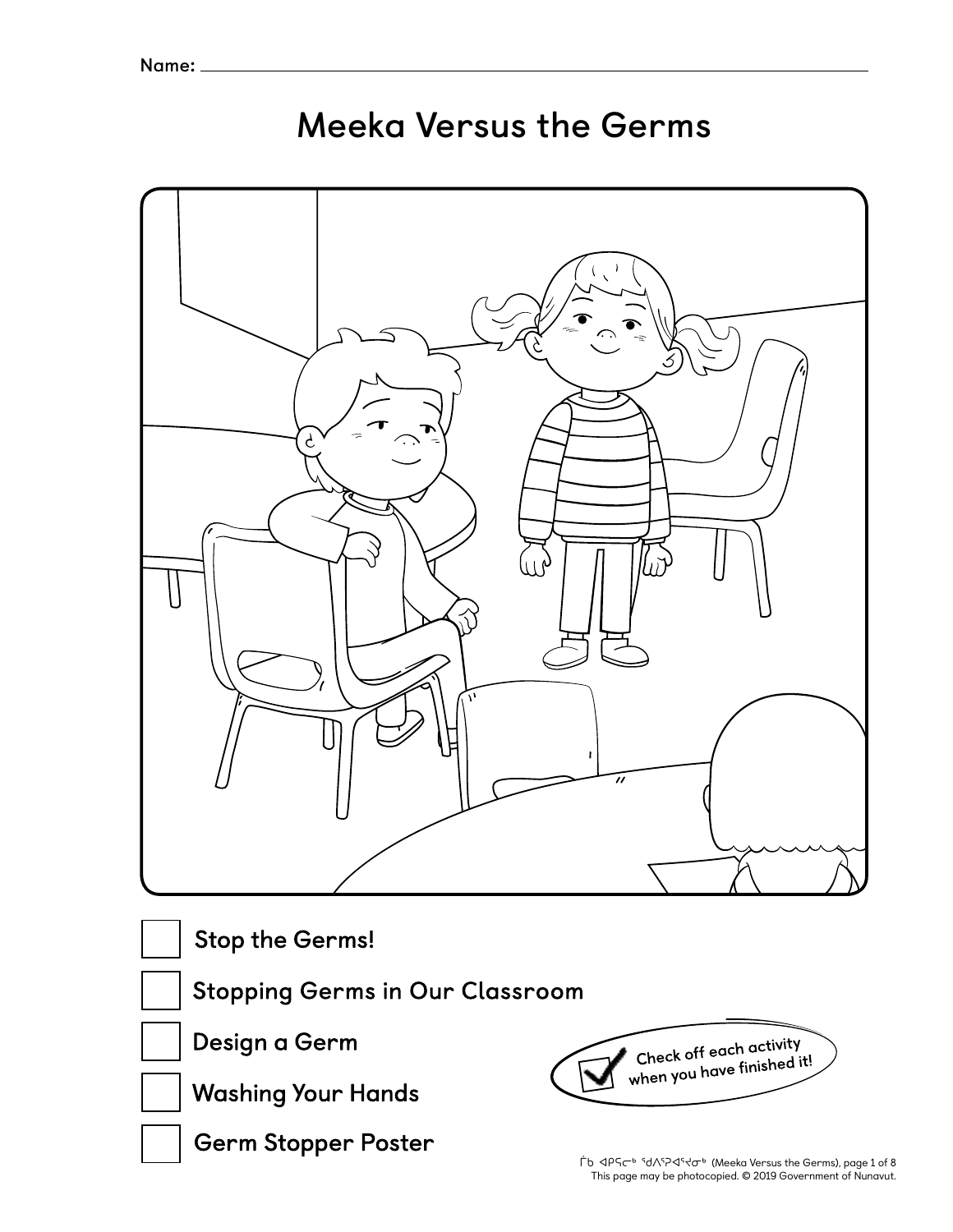**Name**:

# **Stop the Germs!**

**1. Read the sentence below. Draw a picture about the sentence.**

### **Germs are spreading in Meeka's classroom!**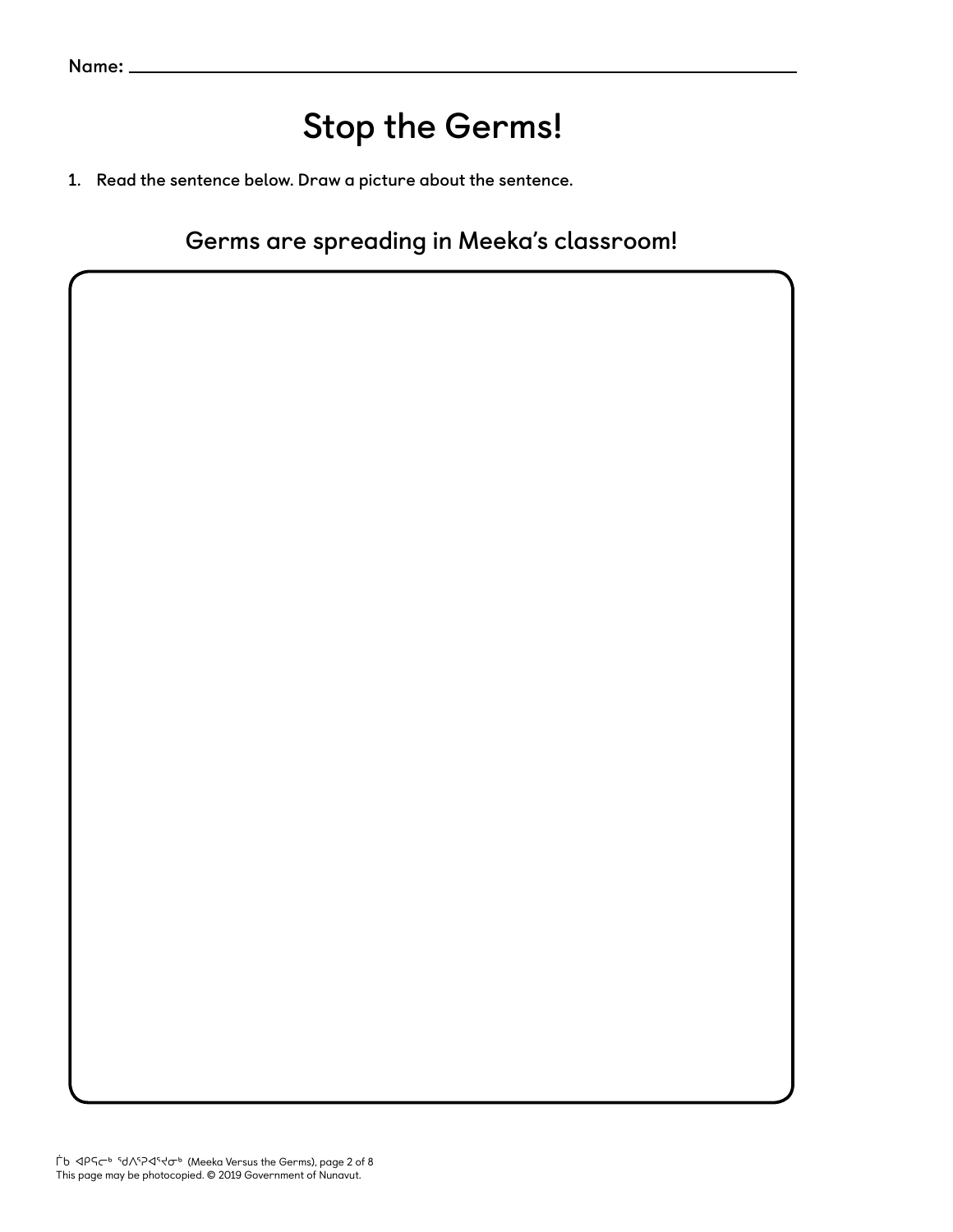### **Stop the Germs!**

---------------------

**2. Draw a picture about how Meeka can stop the germs from spreading in her classroom. Then, write a sentence about your picture.**

----------

ᒦᑲ ᐊᑭᕋᓕᒃ ᖁᐱᕐᕈᐊᕐᔪᓂᒃ (Meeka Versus the Germs), page 3 of 8 This page may be photocopied. © 2019 Government of Nunavut.

------------------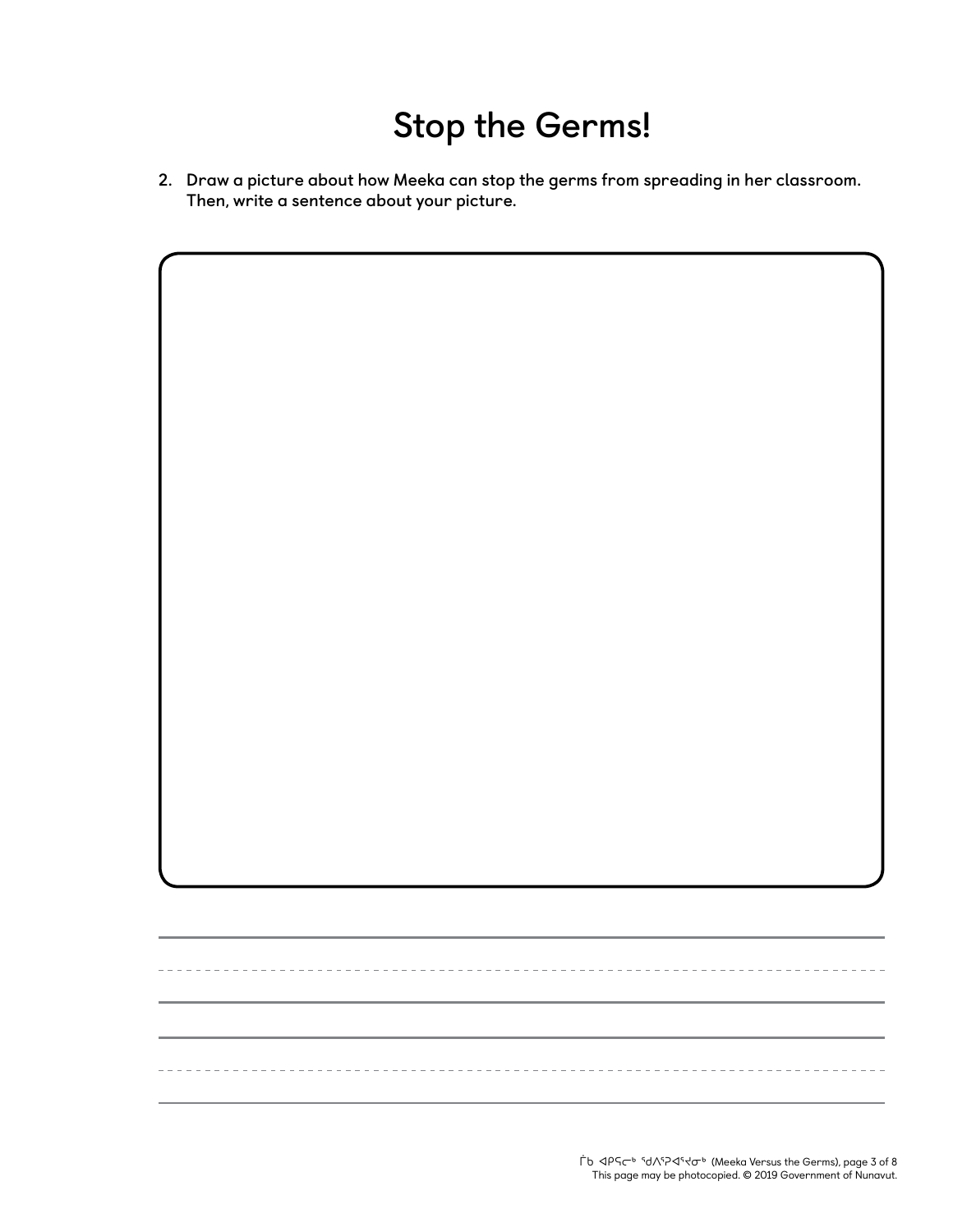# **Stopping Germs in Our Classroom**

**1. What is one way you can stop germs from spreading in your classroom?**

----------------------------

**2. Draw a picture to show how you can stop germs from spreading in your classroom.**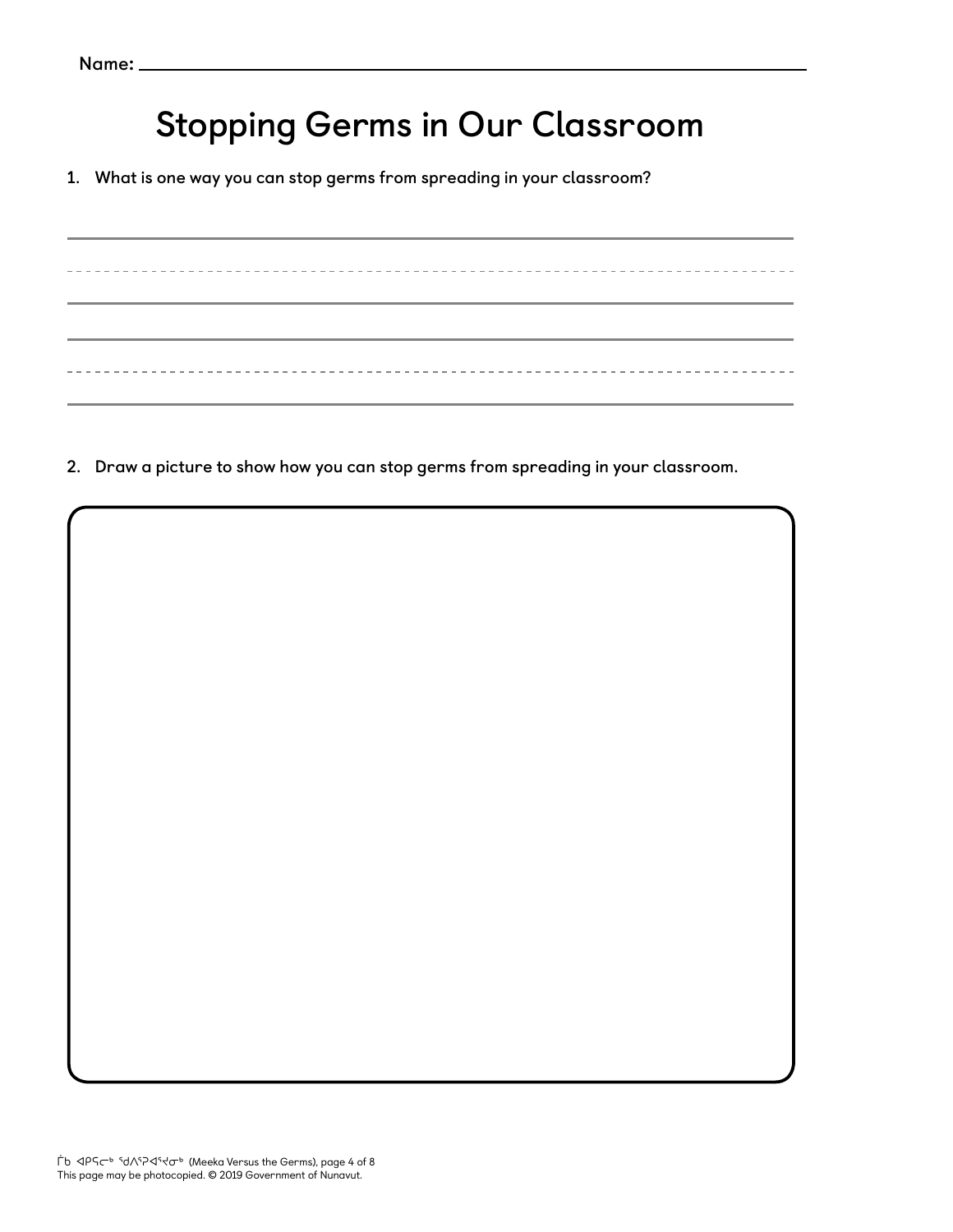### **Design a Germ**

**1. Invent a new germ. What is the name of the germ?** 

**2. Draw a picture of the germ.**



**3. Write a sentence about the germ.** 

\_\_\_\_\_\_\_\_\_\_\_\_\_\_\_\_\_\_\_\_\_\_\_\_\_\_\_\_\_\_ \_\_\_\_\_\_\_\_\_\_\_\_\_\_\_\_\_\_\_\_\_\_\_\_\_\_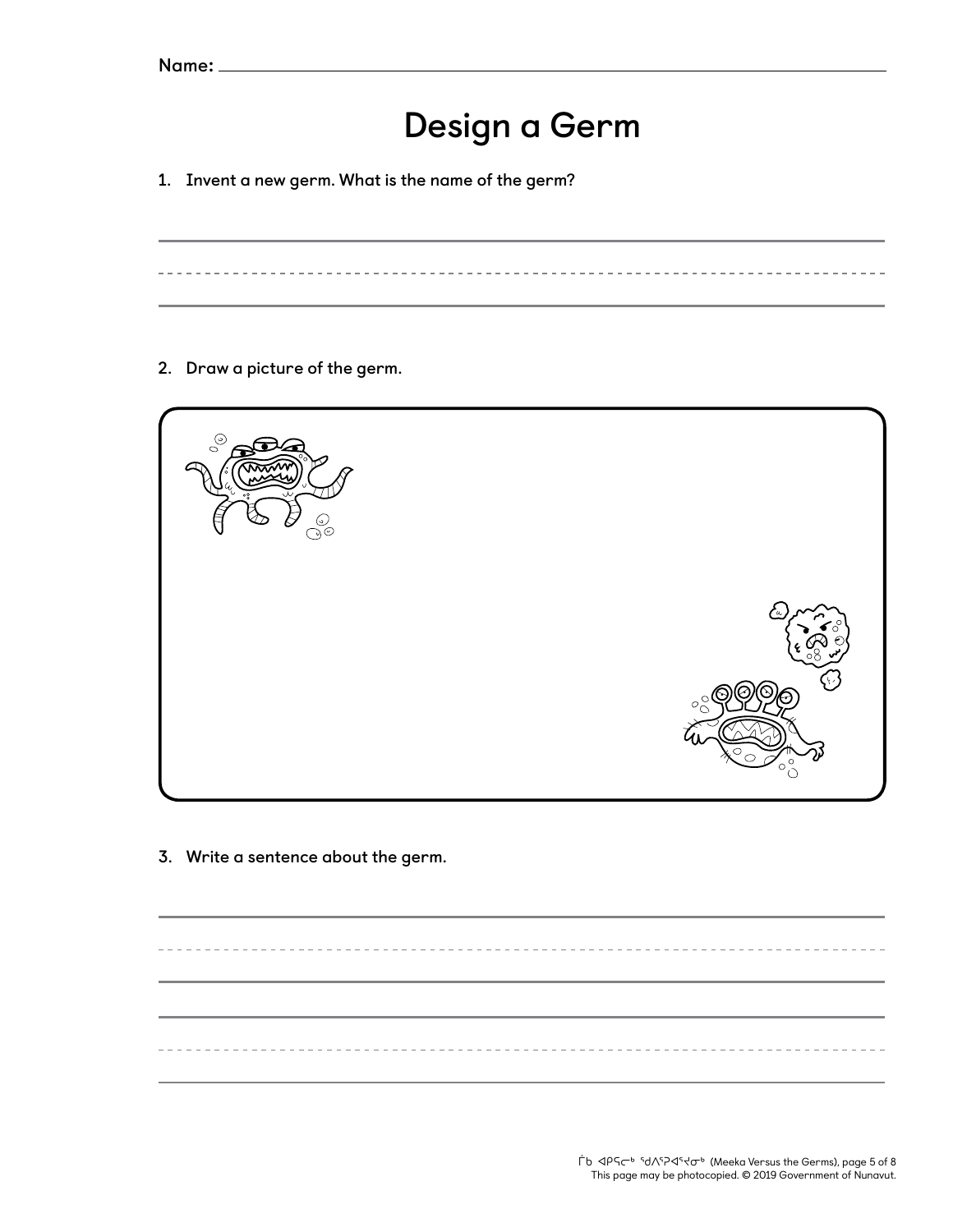# **Washing Your Hands**

 **Cut out the pictures on page 7. Glue them in the correct order below. Choose a word or phrase from the box on page 7 to match each picture and write the word or phrase below the picture.**

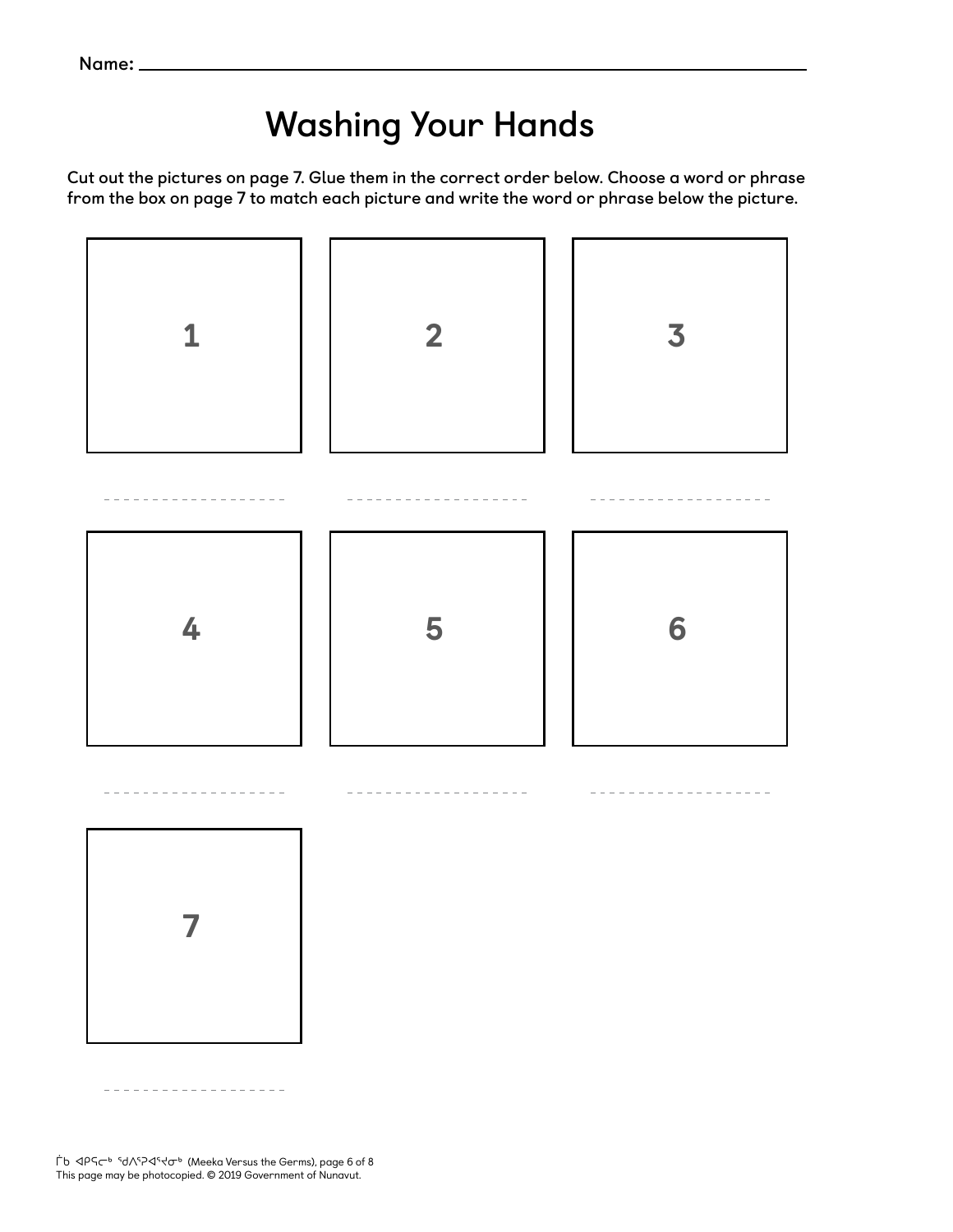### **Washing Your Hands: Cut-Outs**

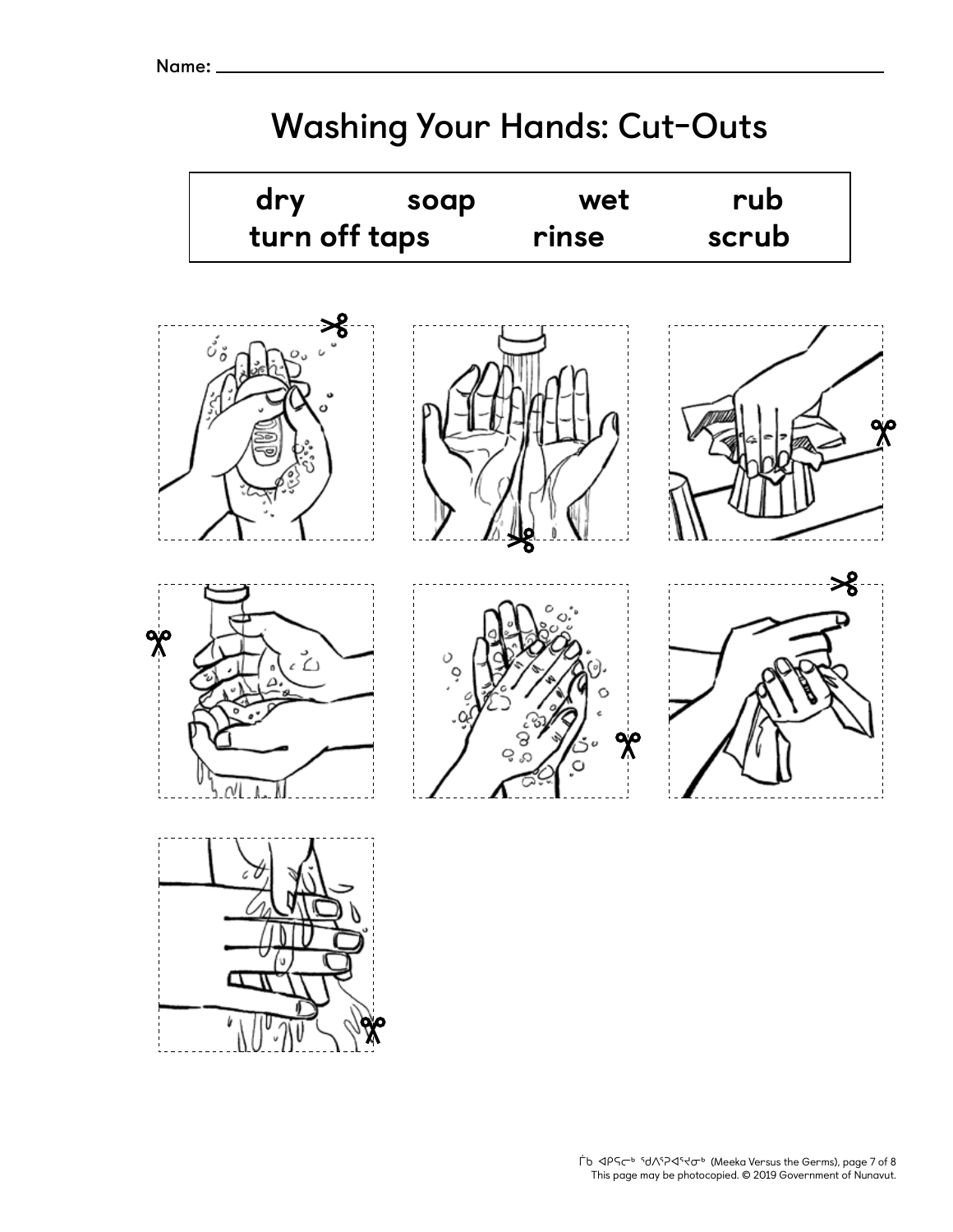### **Germ Stopper Poster**

**1. Draw a picture that will show other students how to stop germs from spreading.**